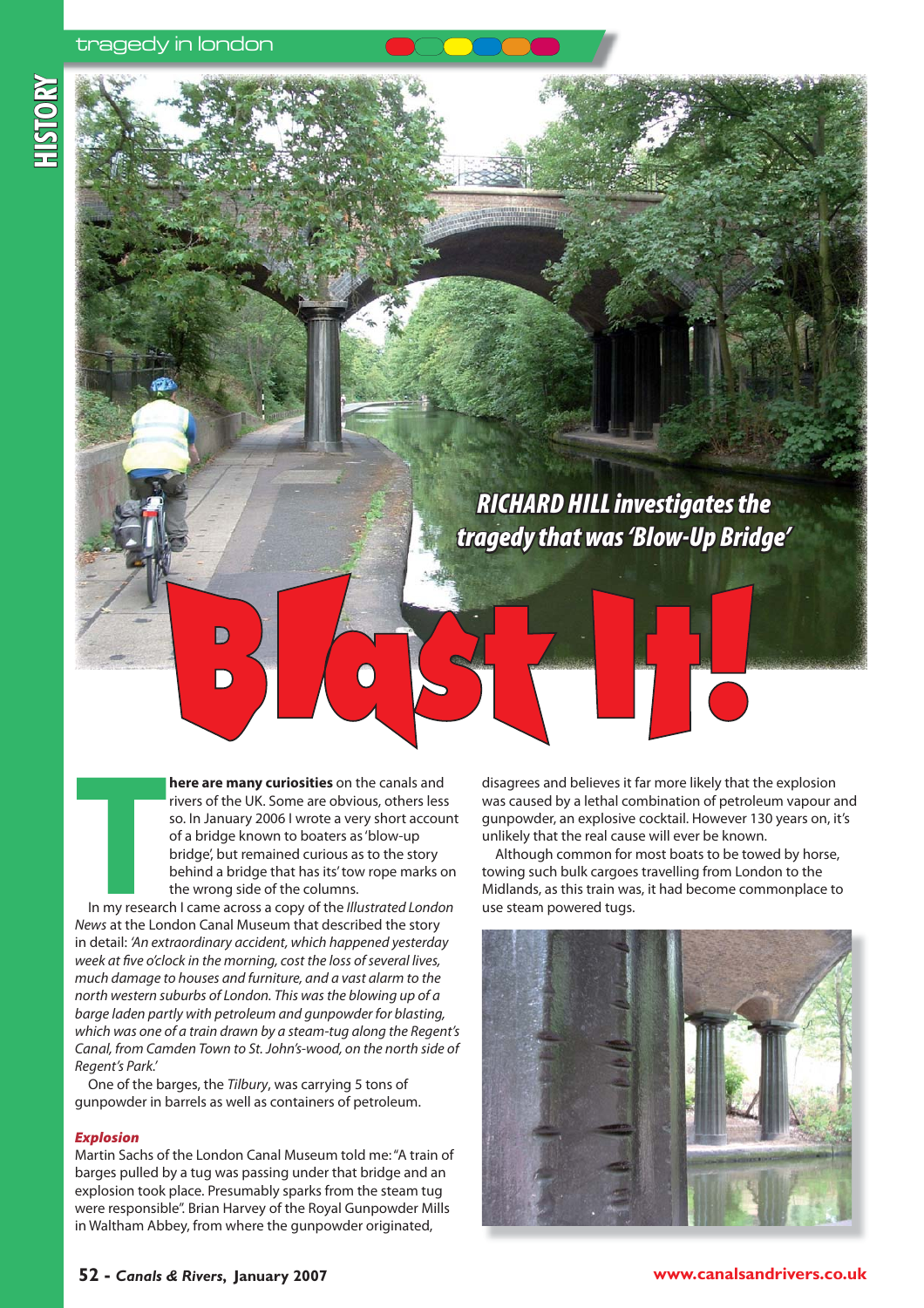

This cargo seems to be collecting cargo from various locations in London and destined for the Midlands. According to the Illustrated London News, 'The cargo of the Tilbury consisted chiefly of sugar and other miscellaneous articles, such as nuts, straw-boards, coffee, and some two or three barrels of petroleum, and about five tons of gunpowder.' It goes on to say that the gunpowder 'was consigned by Messrs. Pigou and Wilkes' for 'Codnor Park near Nottingham, and was sent for blasting purposes.' Codnor Park was one of a number of coal mines in the area.

The Illustrated London News also reported that 'The bridge was entirely destroyed; several of the neighbouring houses were half-ruined, their roofs and walls being greatly injured; and in hundreds of other houses, a mile east or west of the place, the windows were broken, and many fragile articles of furniture. St. John's-wood and Camden Town were thrown into great consternation.'

### *Devastation*

The site of the explosion was a scene of devastation, but damage to surrounding properties was probably limited by way of the canal being in a relatively deep cutting, directing the blast eastward, westward and upwards.

On board the ill-fated Tilbury were the steersman, Charles Baxton, who was about thirty-five years of age; William Taylor,



a labourer, of twenty-five; another man and a boy. It's believed that all four lost their lives.

The Illustrated London News contains illustrations showing the extent of the damage.

It was reported that; 'The canal was obstructed by a heap of rubbish 20 ft. High' Being a main thoroughfare for cargo

**OPPOSITE PAGE TOP:** *Macclesfield (or 'Blow-Up') Bridge on the Regents Canal as it is today.* **OPPOSITE PAGE BELOW:** *The rope grooves, curiously on the wrong side of the bridge support columns.* **TOP:** *A typical fully-laden gunpowder boat.*

**ABOVE:** *The cover of the Illustrated London News, showing the aftermath of the event.* **LEFT:**

*The North Gate Park Lodge after the explosion.*